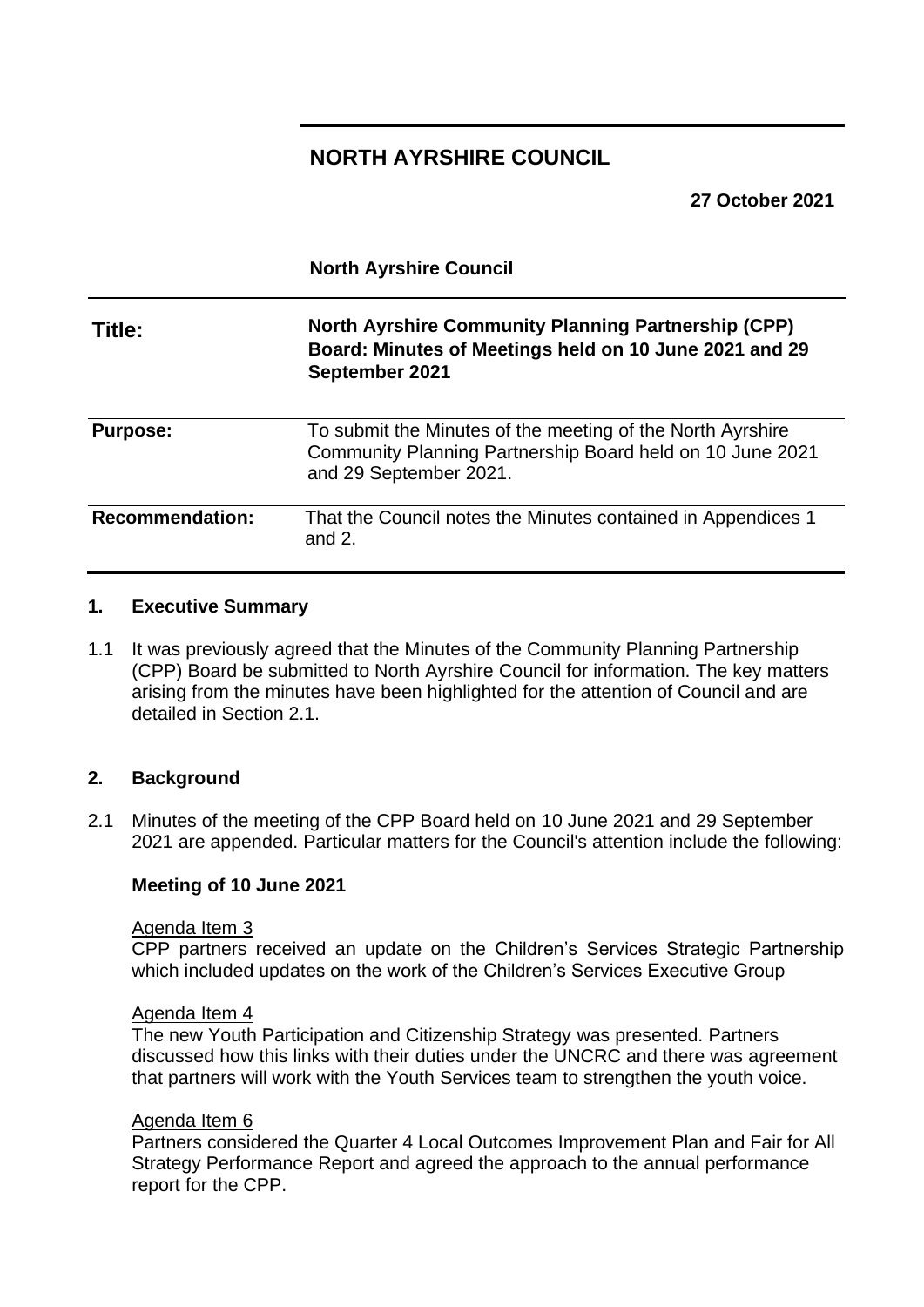## Agenda Item 7

CPP partners participated in two workshops. One focused on strengthening links with the Alcohol and Drugs Partnership. The other considered the Careers Review and was led by Skills Development Scotland.

## **Minutes of 29 September 2021**

## Agenda Item 3

Partners received a presentation on the role of The Third Sector Interface. This included the remit provided by the Scottish Government and the local arrangements for implementing this. Partners considered the contribution of the Third Sector to the economy.

## Agenda Item 4

Board members considered Scottish Fire and Rescue Service's consultation on unwanted fire alarm signals and discussed the potential local impact of any changes.

## Agenda Item 5

The CPP were updated on the work of the Local Employability Partnership and agreed to receive 6 monthly reports from the group.

## Agenda Item 6

Board members participated in two workshops. Police Scotland led discussion on Locality Partnership priorities in Workshop 1. Partners suggested ways in which they could support delivery of the priorities. At Workshop 2 partners considered and approved the proposed model for the Local Outcomes Improvement Plan from 2022.

#### Agenda Item 8

Partners had a wide-ranging discussion on key developments and joint working opportunities including the Ayrshire Regional Skills Investment Plan, the development of a pan-Ayrshire drugs strategy, Scottish Enterprise's business plan and the work of KA Leisure.

## **3. Proposals**

3.1 That the Council notes the Minutes contained in Appendices 1 and 2.

## **4. Implications/Socio-economic Duty**

#### **Financial**

4.1 None

## **Human Resources**

4.2 None

## **Legal**

4.3 None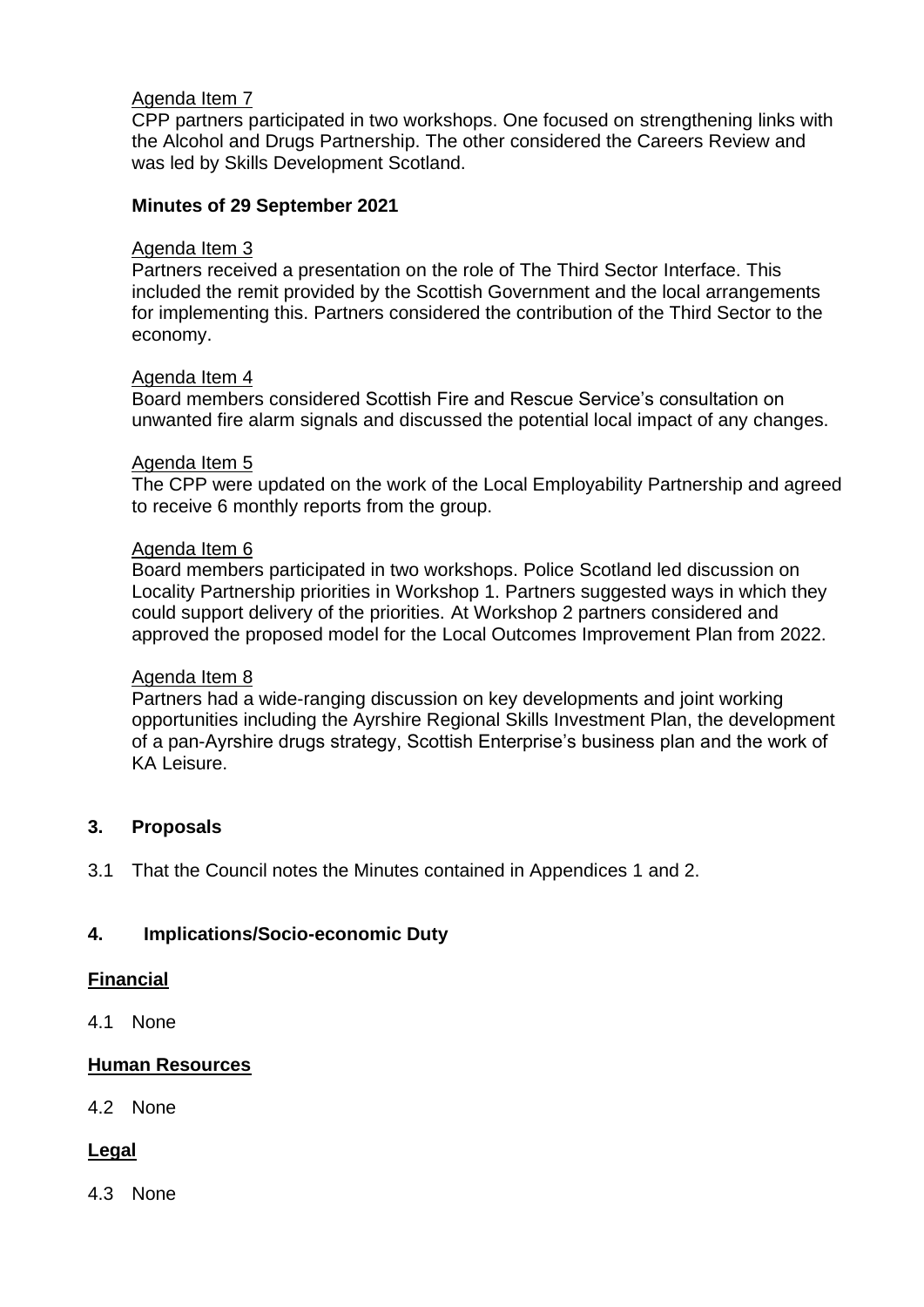## **Equality/Socio-economic**

4.4 None

## **Environmental and Sustainability**

4.5 None

## **Key Priorities**

4.6 The CPP activities detailed within this report support the Local Outcomes Improvement Plan.

## **Community Wealth Building**

4.7 None

## **5. Consultation**

5.1 No consultation was required.

Caroline Amos **Executive Director (Interim), Communities and Education**

For further information please contact **Morna Rae, Senior Manager (Policy, Performance and Community Planning),** on **mrae@north-ayrshire.gov.uk**.

# **Background Papers**

 $\Omega$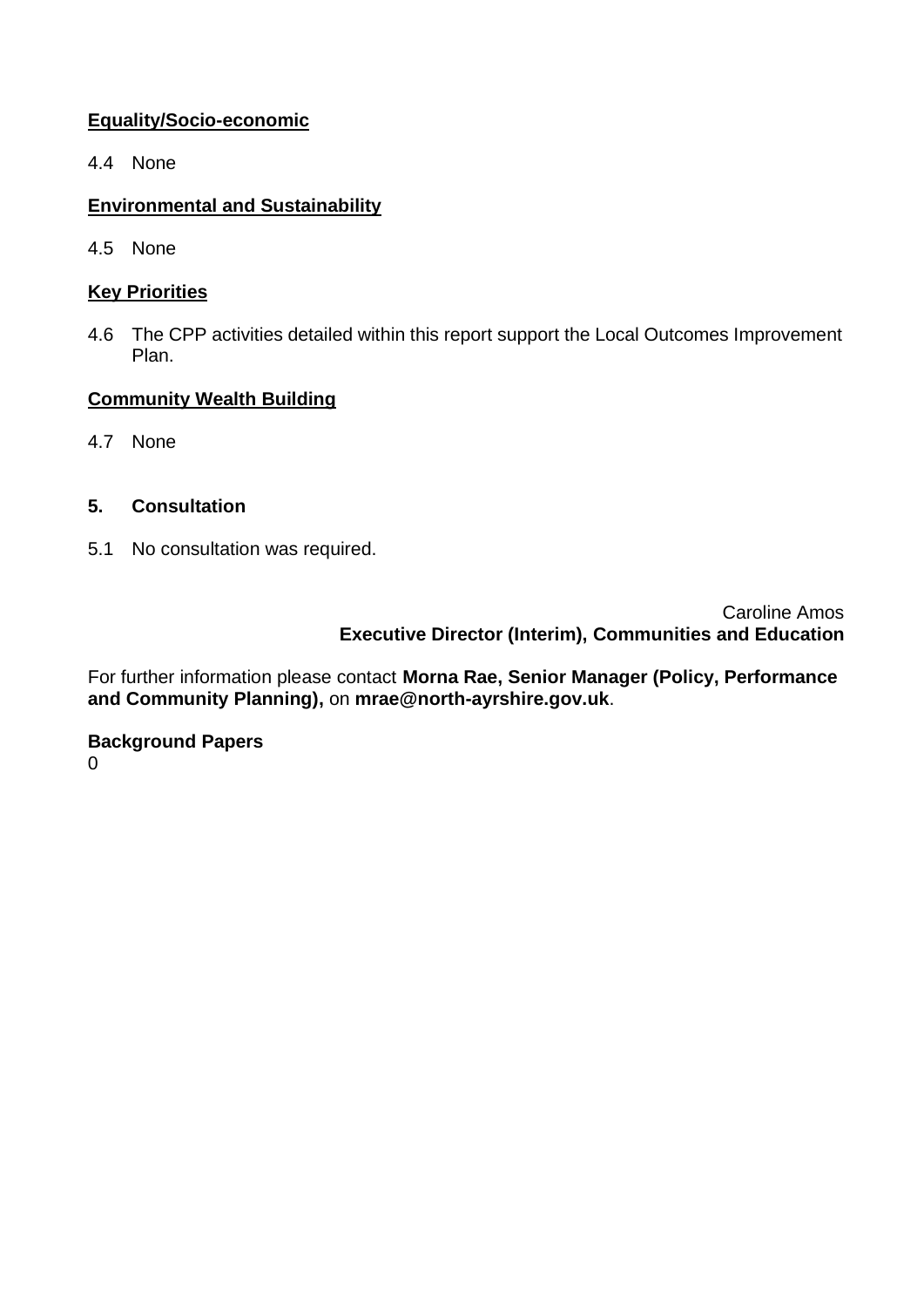#### **Community Planning Partnership Board**

Thursday 10 June 2021 at 11.00 am Via Microsoft Teams

## **Present**

**North Ayrshire Council**  Joe Cullinane, Elected Member, **(Chair)** John Bell, Elected Member Marie Burns, Elected Member Alex Gallagher, Elected Member Tony Gurney, Elected Member Ellen McMaster, Elected Member Craig Hatton, Chief Executive

**North Ayrshire Health and Social Care Partnership**  Caroline Cameron, Director NA HSCP

## **Ayrshire College**

Carol Turnbull, Principal

#### **DWP**

Billy Walker, Customer Service Lead

**NHS Ayrshire and Arran** 

Lesley Bowie, Chair of NHS Board **(Vice Chair)** 

**Police Scotland**  Chief Superintendent Faroque Hussain

**Scottish Enterprise**  Theresa Correia, Senior Manager

**Scottish Government**  Sam Anson, Location Director

**Scottish Fire and Rescue**  Ian McMeekin, Area Manager

**Skill Development Scotland**  Claire Tooze, Area Manager (Sub for Katie Hutton)

**Scottish Partnership for Transport**  Allan Comrie, Senior Transport Planner

#### **In Attendance**

Audrey Sutton (NAC), Rhona Arthur (NAC), Morna Rae (NAC), Lauren McMath (NAC), Rosemary White (NA HSCP), Billy Brotherston (ADP Chair), Donna Anderson (NAC), Kirsty Calderwood (NA HSCP). Sarah Watts (NA HSCP), Jennifer McGee (NAC).

#### **Apologies**

Cllr Scott Davidson, NAC John Burns (NHS Ayrshire and Arran), L McNiven (NHS Ayrshire & Arran), H Borland (NHS Ayrshire & Arran), Sheila Lynn (DWP), Katie Hutton (SDS), Karen Yeomans (NAC), Ashley Pringle (KA Leisure), Kaileigh Brown (TACT), Bob Martin (Chair IJB)



Appendix 1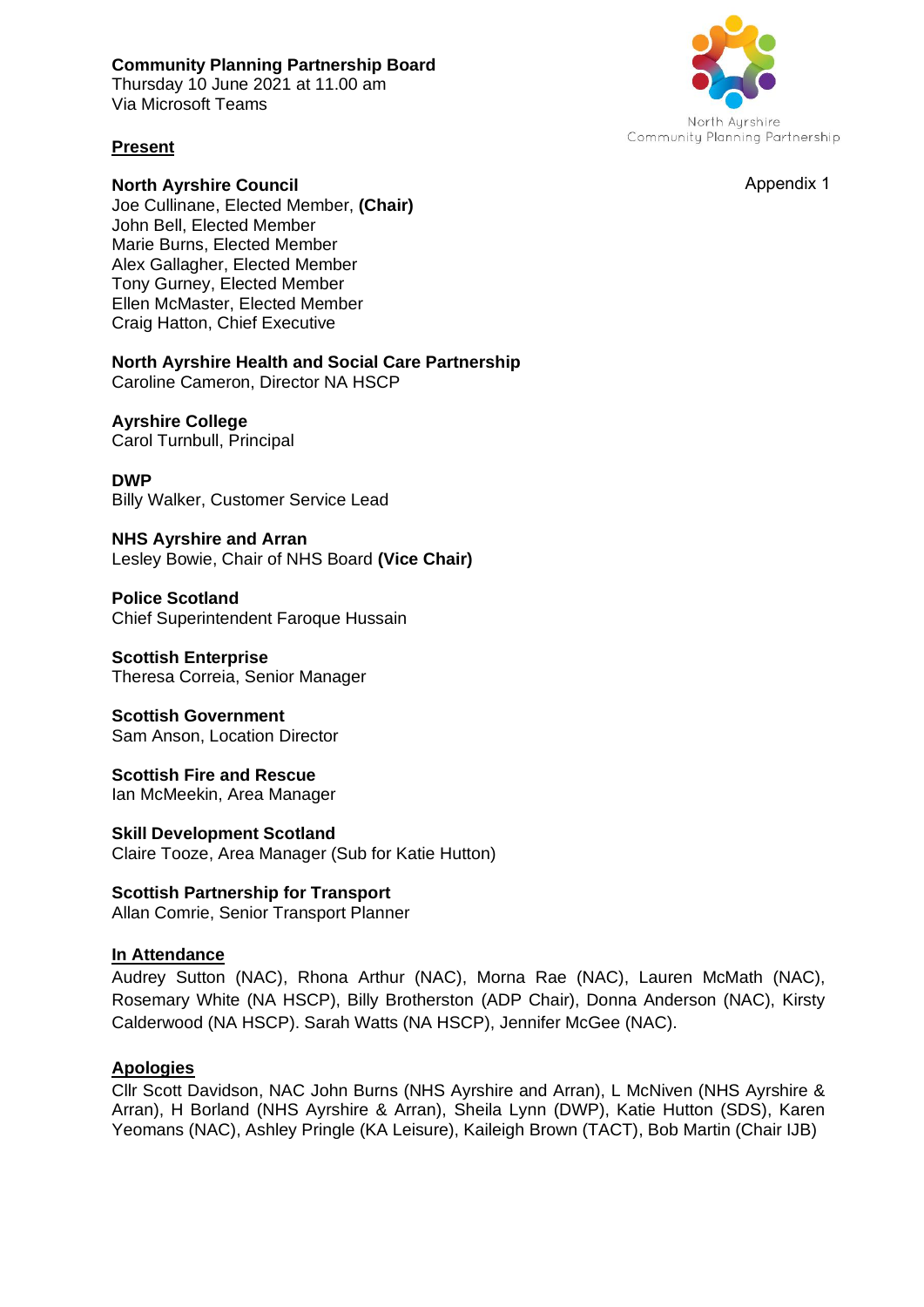## **1. Welcome and Apologies**

The Chair welcomed everyone to the meeting and apologies were noted.

## **2. Minute of the Previous Meeting and Action Note**

The minutes of the previous meeting were approved.

The following action note updates were provided:

- Ayrshire Growth Deal update will be brought to the September 2021 Board Meeting.
- An update in relation to the Locality Priority refresh will be provided at today's meeting
- Draft Local Police Plan was uploaded on to the CPP Consultation Hub, presented to three of the six Locality Partnerships, circulated to the other three Locality Partnerships and underwent a Health Inequalities Impact Assessment and approved by the Police and Fire and Rescue Committee.
- A Sutton confirmed that she had met with D Frew around the Children's Services Plan
- Cost of the School Day Conference will be held on 11 June with the launch of the strategy.
- Multi-agency locality working update will be brought to the September Board meeting.

## **3. Children's Services Strategic Partnership**

Audrey Sutton provided the Board with an update on the Children's Services Strategic Partnership. She conveyed her thanks to L McMath for the co-ordination of this this work.

A Sutton advised the Board that the process of Children's Services Planning has been reviewed and streamlined during 2019/20 and 2020/21. A diagram within the papers shared the Board demonstrated the representation of the key elements of Children's Services Planning. This also links the Children's Services Plan, Children's Rights Report, Youth Participation and Citizenship Strategy and the Child Poverty Action Plan and Report into one suite of planning documents and ensures a co-ordinated and strategic approach.

A Sutton highlighted that the Children's Services Executive Group, which brings together Heads of Service from Communities and the Health and Social Care Partnership has been meeting regularly and have agreed to five workstreams being set up. Each workstream will be chaired by a Senior Manager from Education, Communities or the Health and Social Care Partnership. The workstream groups will take forward specific pieces of work and report progress to the Children's Services Executive Group. The five workstreams are:

- 1. **Children and Young People Community Mental Health and Wellbeing Supports and Services Framework -** children, young people and their families will be able to more readily access appropriate and timely mental health and wellbeing supports through establishing a North Ayrshire Community Mental Health and Wellbeing Collaborative.
- 2. **Review and evaluation of Named Person Service -** The Named Person Service processes and procedures are being reviewed and improvements will be identified where applicable, to ensure Named Persons and Lead Professionals are provided with effective and efficient early intervention and preventative support in meeting the needs of children, young people and their families
- 3. **Multi-agency and Locality Working -** ensure children, young people and their families will be able to access the right supports and interventions at the right time and place provided by the right people.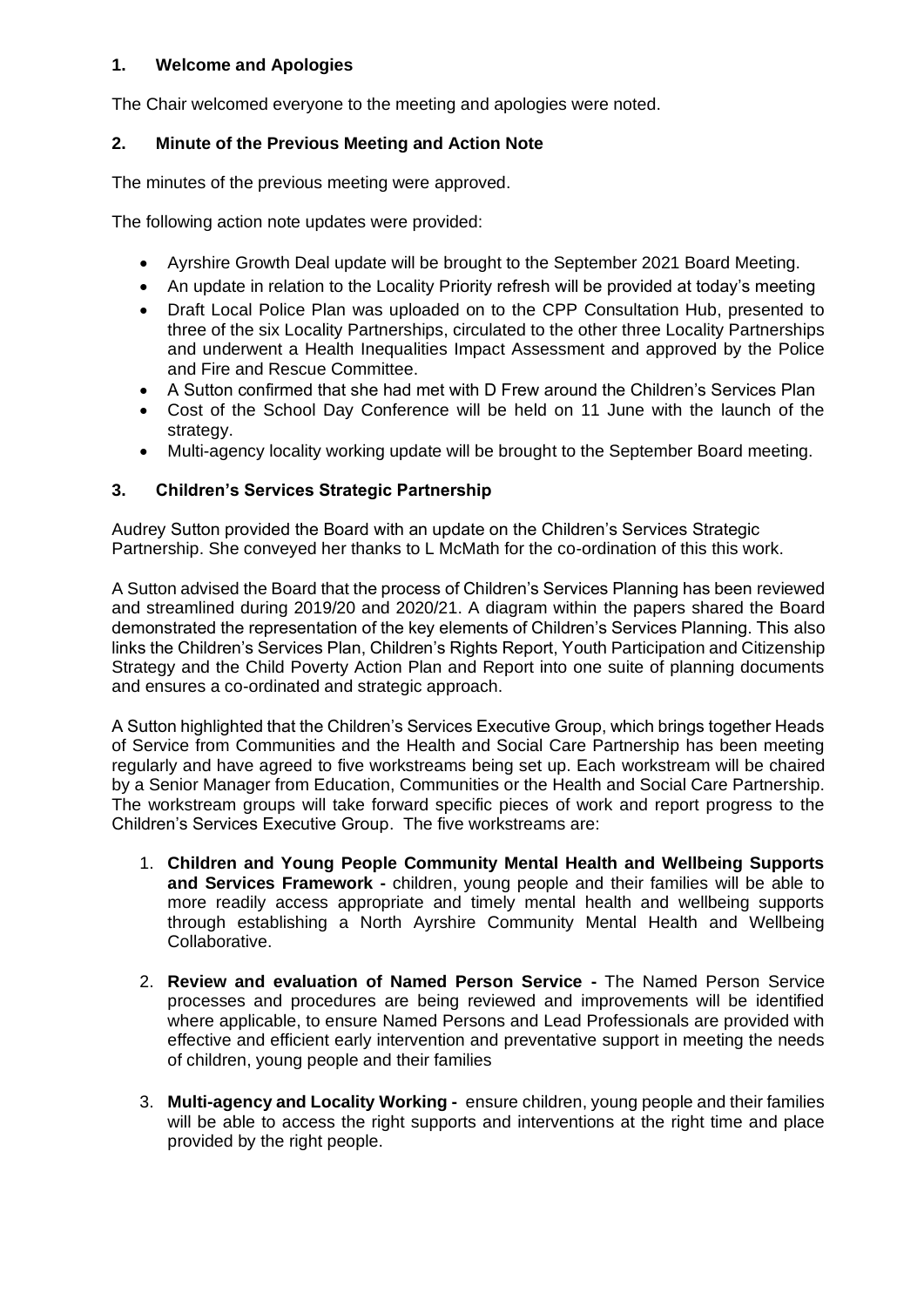- 4. **The Promise (informing our response to the National Independent Care Review)**  focusses on children, young people, families, professionals and partners becoming actively engaged in co-creating an improved care system in North Ayrshire to better meet needs and engender the best possible outcomes for all supported through the system.
- 5. **Planning for transition to adult services**  ensure young people with additional support needs in North Ayrshire, and their families, will be provided with a more effective transition into adulthood, which delivers greater access to a range of provisions and supports in the local community.

A Sutton highlighted that the Children's Services Plan 2020-23 would be updated annually to reflect the current context and to ensure that our strategic direction is clear. The updated Plan will be presented to Cabinet and IJB in June 2021 and a copy will also be circulated to The Board.

The Chair thanked A Sutton for her update.

## **4. Youth Participation and Citizenship Strategy**

Donna Anderson delivered a presentation on the new Youth Participation and Citizenship Strategy. D Anderson highlighted that the new 2021 – 2025 strategy has been approved by the Council's Cabinet was officially launched on 25 May 2021 at the Joint Cabinet meeting.

D Anderson also provided Senior Officers with some highlights from the last strategy and the impacts made:

- **13 Ways Campaign** A series of blogs and animations all about positive mental health, supporting your friends and seeking help if you are struggling. The blogs also housed a number of useful resources for young people to get the right help and support.
- **ADP Alcohol and Drugs Project**  this was codesigned by young people looking at tackling the stigma around drugs and alcohol.
- **Child Centred Council –** young people consulted on decision making which affects them.
- **Period Poverty** Free access to sanitary products in all North Ayrshire schools and public buildings.

The new strategy is focused on four main themes:

- **Health and Wellbeing** is at the forefront with mental health a concern for young people. In 2020 the team were successful in securing £60k from the Youth Work Recovery Fund to support this work.
- **Poverty and Inequality**  young people have been heavily involved in the Cost of the School Day work and are part of the working group.
- **Young Peoples Voice and Rights**  ensuring that they are embedded in the work.
- **Digital Connections** was highlighted as a priority during the pandemic.

D Anderson advised that in North Ayrshire young people's views have always been taken seriously and the new strategy doesn't just focus on youth work as all decision makers have a duty to meaningfully engage with young people. She also advised that services have adapted well during the pandemic and continue to ensure young people are listened. In terms of youth engagement, the team would like to expand on this more to ensure all young people are heard.

D Anderson highlighted that another topic a lot of young people are very passionate about is climate change and these themes will be focused on in relation to climate change: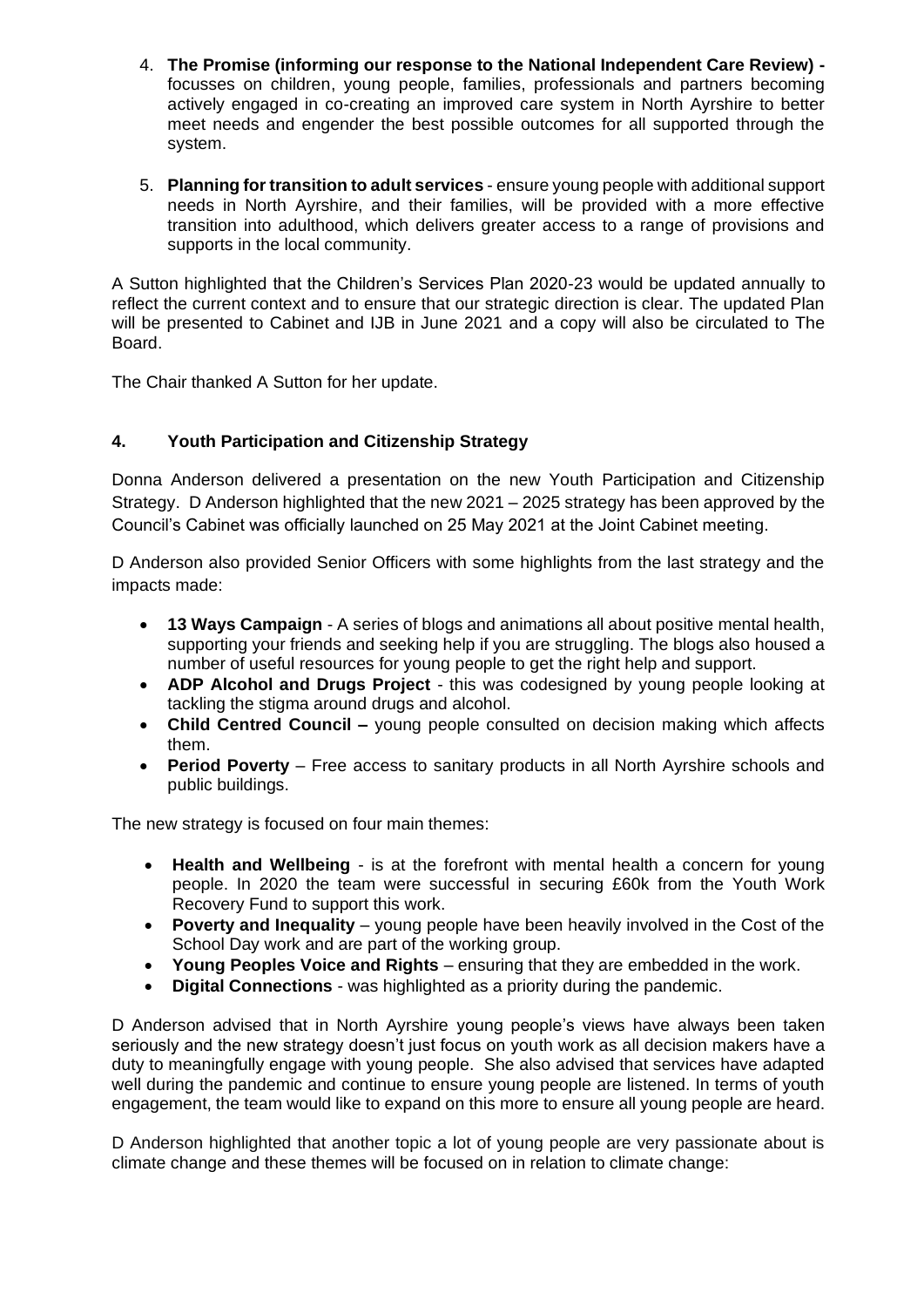- Young People's Voice and Engagement
- Training for Campaigners
- Awareness Raising and Positive Action
- Working Locally, Nationally and Internationally
- Volunteer Opportunities
- **Legacy**

In terms of the next steps, there is a need to strengthen the structures already in place, such as refreshing Pupil Council, Joint Cabinet and youth forums to ensure they are up to date. Accountability and Transparency are also very important.

D Anderson encouraged the Board to sign the Pledge.

Carol Turnbull asked D Anderson the age range of young people is covered by the Strategy. D Anderson confirmed that young people age 12 – 25 are covered within this strategy.

Lesley Bowie asked D Anderson how the team measure engagement. D Anderson advised that they do have their core groups and youth cabinet (the membership changes frequently). However, the Team are looking new ways to engage with those hard-to-reach groups. D Anderson highlighted that she would like to see pupil council more involved to ensure there is that golden thread of communication.

Cllr Burns highlighted that a young person from Irvine Youth Forum attends the Irvine Locality Partnership and they have just successfully secured a CIF bid for a project. Cllr Burns asked D Anderson about the next steps on this and is there more Locality Partnerships can do and how to develop joint working with young people in each Locality. D Anderson confirmed that she agrees that would be great to have more youth voice on the Locality Partnerships.

A Sutton highlighted that the work the CPPl do is underpinned by children's rights. New legislation UNCRC A Sutton advised that she is taking a paper to the Council's Executive Leadership Team on how to ensure the Council are responding adequately and beyond. A Sutton commented that the legislation is demanding and advised that this is something that should be brought back for discussion at the CPP Senior Officers Group and Board.

The Chair highlighted that he agrees that this should be brought to a future meeting.

F Hussain advised that Police Scotland will be signing the pledge and that he would be keen to meet with D Anderson around young people's voice and rights. D Anderson confirmed that she would be happy to meet and also suggested having this as a topic for the next joint cabinet live.

The Chair thanked D Anderson for her presentation.

#### **5. Locality Priorities**

Morna Rae provided the Board with an update on the work of the Locality Partnership priority refresh.

M Rae highlighted that the existing local priorities have been tested with Locality Partnerships and communities in a 14- week consultation process. Feedback from other engagements such as people panel survey, needs assessment etc has been re-analysed and these will be presented to the locality partnership as potential priorities. At the Locality Partnership meetings M Rae highlighted that at the Locality Partnership meetings, she has been focussing on what are the local inequalities that the Locality Partnership want to address and where can the Locality Partnerships best add value. Both the Kilwinning and North Coast Locality Partnership meetings have taken place with the four remaining Locality Partnerships meeting next week. M Rae advised that once this work is complete, an update will be shared with the Board.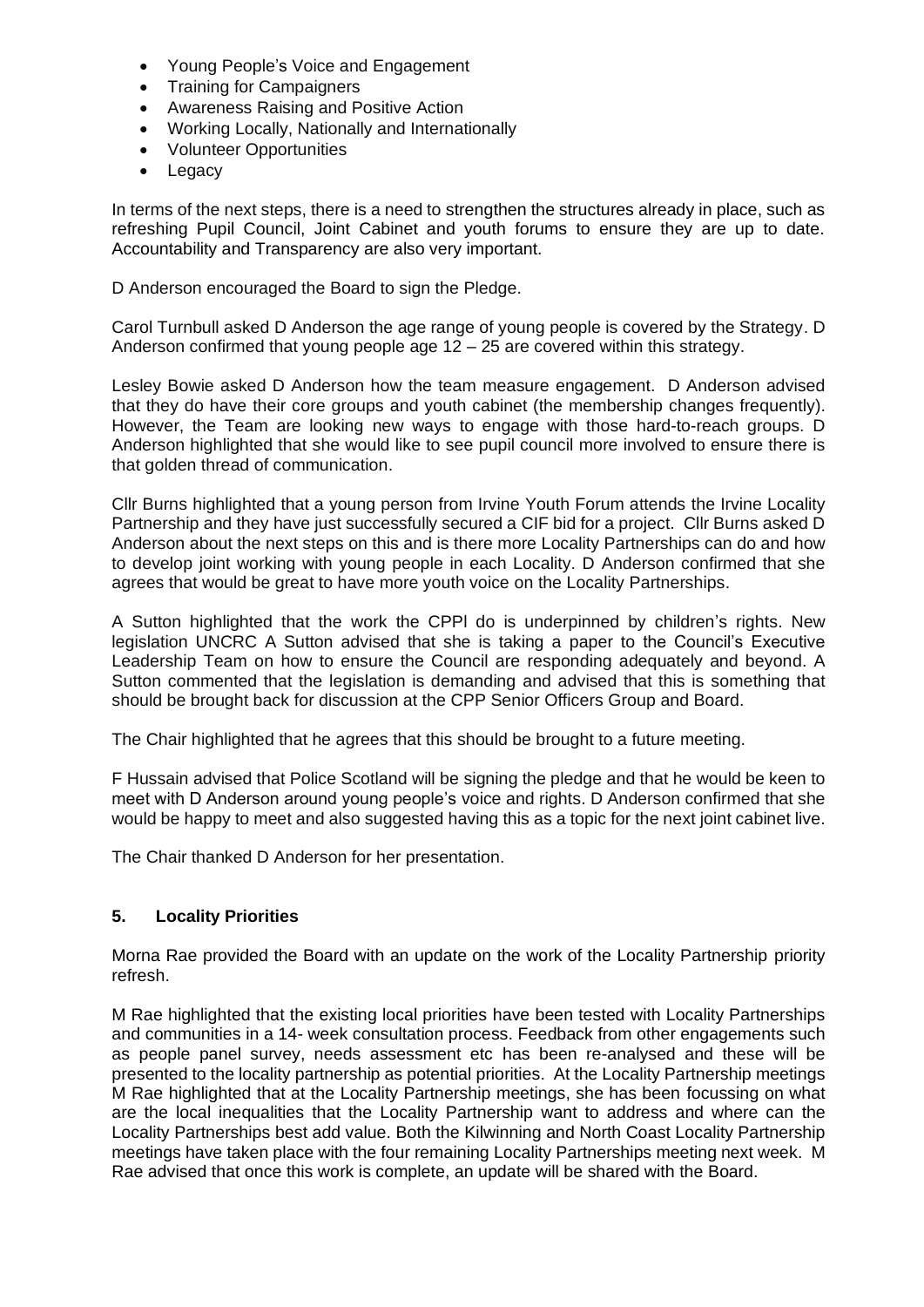The Chair thanked M Rae for her update.

## **6. LOIP and Fair For All Performance Report**

M Rae provided the Board with a presentation on the LOIP and Fair For All Q4 Performance.

M Rae provided a brief update on each of the LOIP Themes. M Rae highlighted that a much more detailed performance report will be shared with the Board in due course:

## **A Working North Ayrshire**

- Cabinet approval was received in Oct 2020 for the delivery of a £250,000 Islands Recovery and Renewal pilot project developed in partnership with Scottish Government and Highlands and Islands Enterprise, focused on recovery and renewal of our islands.
- Vocational and training programmes have been developed and delivered on-line alongside physical class-based learning in partnership with Ayrshire College. Work experience and sector-based work academies have been delivered and an on-line jobs fair was developed in partnership with DWP.
- 69% working age population in employment
- 285 unemployed people progressed to employment through NAC employability

## **A Thriving North Ayrshire**

- The North Ayrshire Youth Participation and Citizenship Strategy 2021-2025 was launched.It complements the Children's Services Plan 2020-23, the Children's Rights Report and our Child Poverty Action Plan Report.
- Educational psychologists have worked with Health and Social Care Partnership to deliver nurture training to managers of Children's Houses. Plans are in place for the nurture team to deliver training to all staff within the Houses.
- 97% of parents/ carers reported they gained more knowledge on how their child learns in school and how to support their learning at home
- 2,752 families have taken part in Family Learning interventions this session

## **A Safer North Ayrshire**

- The Kilwinning Locality Policing Team are also instigating a partnership action plan focussing on the town centre and Eglinton Park. This will include diversionary activities, youth engagement and licensed premises inspection.
- SFRS community engagement has been largely conducted virtually, including Fire Safety Experiential Training (FSET). Outdoor diversionary youth engagement is in planning for when restrictions allow.
- 0 fire related fatalities in Q4
- No recorded fatal road accidents in North Ayrshire during Q4

#### **A Healthier North Ayrshire**

• Since the outset of the COVID-19 Pandemic, the North Ayrshire Enhanced Intermediate Care Team has continued to provide a seven-day service, facilitating early discharge from hospital, and providing rapid alternative to acute hospital admission. Face to face input, within individuals own homes continued to take place, with appropriate PPE, where clinically indicated and remote methods deemed not appropriate.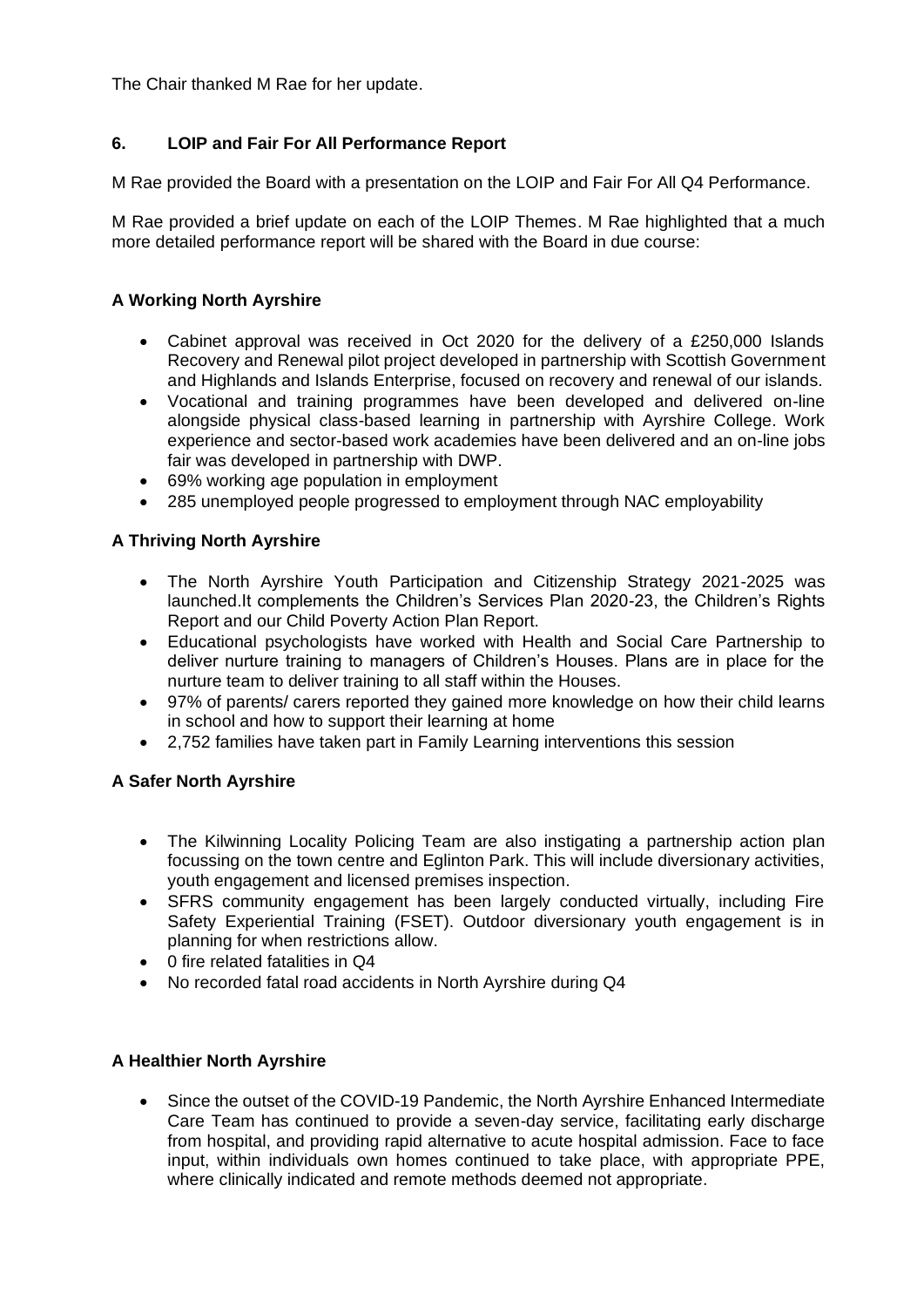- The North HSCP Community Mental Health Team have moved into the newly refurbished office at the Three Towns Resource Centre. This allowed the partnership to bring all of the key professions together under the one roof. The integrated team includes administrators, psychologists, social workers, nurses and allied health professionals.
- 98% of CAMHS patients seen within 18 weeks
- 9,766 Bed Days Saved by ICT providing alternative to acute hospital admission

In terms of next steps, M Rae highlighted that:

- The 20/21 Annual Performance Report would be produced
- Ongoing developments on performance information hosted on CP website
- Locality Partnership impact reports would also be hosted on the CP website.

The Chair thanked M Rae for her presentation.

#### **7. Workshop Session**

The Board split in to two groups and each attended two workshop sessions.

Workshop 1 – North Ayrshire Drug and Alcohol Partnership. This was led by Billy Brotherston, Chair of North Ayrshire ADP and Rosemary White, Lead Officer.

Workshop 2 – Skills Development Scotland. This workshop was led by Clair Tooze.

#### **8. Young People's Suicide Taskforce**

K Calderwood and S Watts delivered a presentation on the North Ayrshire Young People Suicide Prevention Taskforce.

Over an 18-month period between 2017/2019 a number of young teenagers died in North Ayrshire. After the initial deaths, the Child Protection Committee Chair co-ordinated a response and a Young People's Strategic Suicide Prevention Group (YPSSPG) was formed.

To support the Strategic Group an Operational Group was created to implement any actions. K Calderwood/S Watts highlighted that going forward, a new action plan will be created. This will continue to explore and collate and use data to better inform outcomes and highlight issues. A significant area of work will be how they support everyone who has been affected.

The group will also continue to review the crisis response document ensuring it keep it relevant and up-to-date and to bring to the group any death by suicide which may have an impact on young people e.g. a teacher or sports coach or a celebrity etc.

The Chair thanked K Calderwood and S Watts for their presentation.

#### **9. Any Other Business**

No other business was discussed.

#### **10. Date of next Meeting**

The next meeting of the North Ayrshire CPP Board will be held on **Thursday 30 September 2021 at 11.00 am via Microsoft Teams.**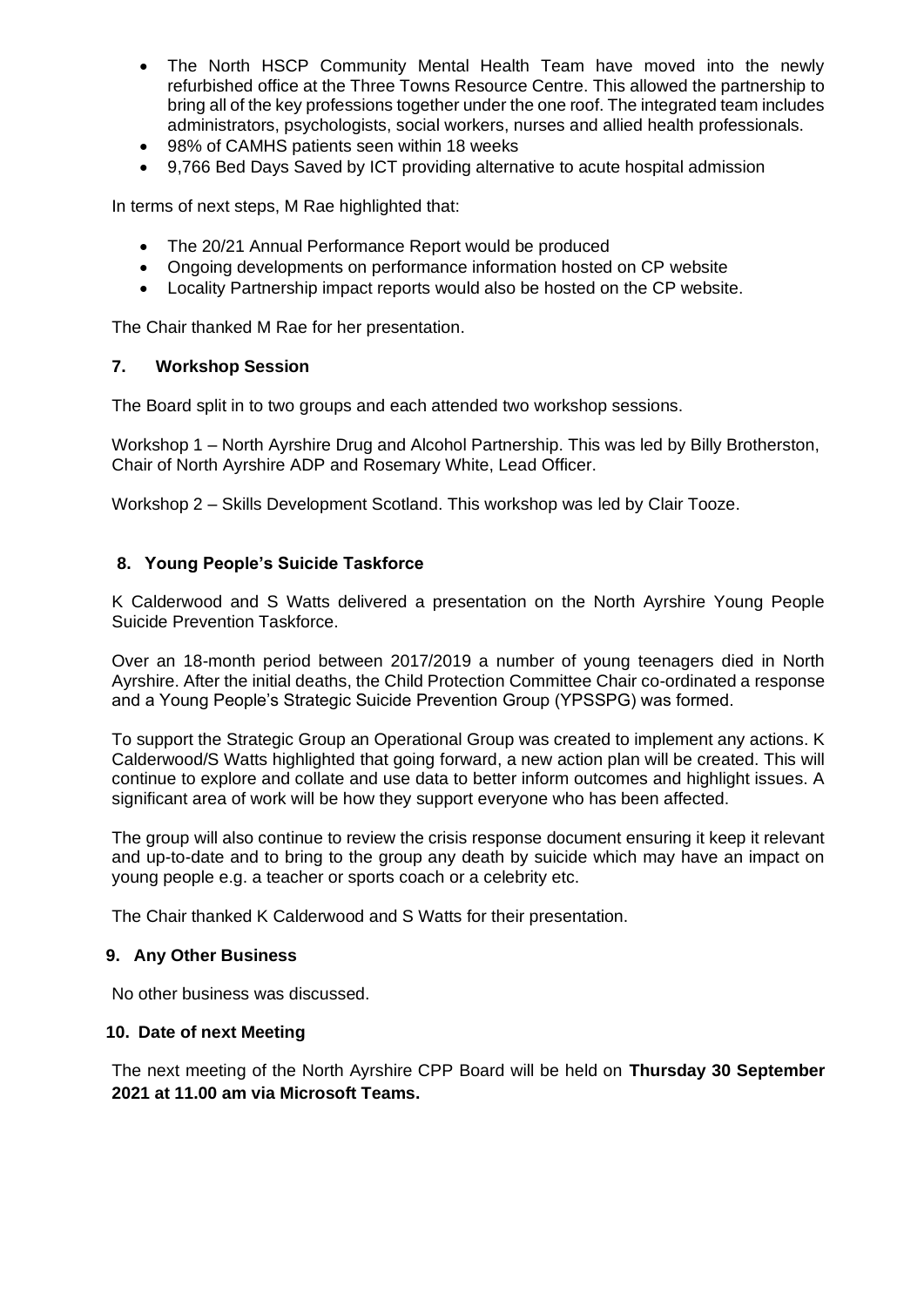## **Community Planning Partnership Board**

Thursday 30 September 2021 at 11.00 am Via Microsoft Teams



Appendix 2

#### **Present**

#### **North Ayrshire Council**

Joe Cullinane, Elected Member **(Chair)** John Bell, Elected Member Marie Burns, Elected Member Alex Gallagher, Elected Member Ellen McMaster, Elected Member

**North Ayrshire Health and Social Care Partnership**  Bob Martin, Chair North Ayrshire IJB

#### **Ayrshire College**

Carol Turnbull, Principal and Chief Executive

#### **DWP**

Tom Gilligan, Work Services Manager

**KA Leisure**  Ashley Pringle Vice Chair, KA Leisure

**NHS Ayrshire and Arran**  L McNiven, Director of Public Health

**Police Scotland**  Superintendent Derek Frew

#### **Scottish Enterprise**

Theresa Correia, Senior Manager

**Scottish Government**  Sam Anson, Location Director

**Scottish Fire and Rescue Service** Ian McMeekin, Area Manager

**Skill Development Scotland**  Paul Zealey, Skills Planning Lead Claire Tooze, Area Manager

**Scottish Partnership for Transport**  Allan Comrie, Senior Transport Planner

**Third Sector Interface** Kaileigh Brown, Executive Director, The Ayrshire Community Trust

#### **In Attendance**

Caroline Amos (NAC), Rhona Arthur (NAC), Morna Rae (NAC), Jacqueline Greenlees (NAC), Greig Robson (NAC), Kevin Rennie (Scottish Fire and Rescue Service), Ruth Malloy (NHS Lanarkshire), Jennifer McGee (NAC).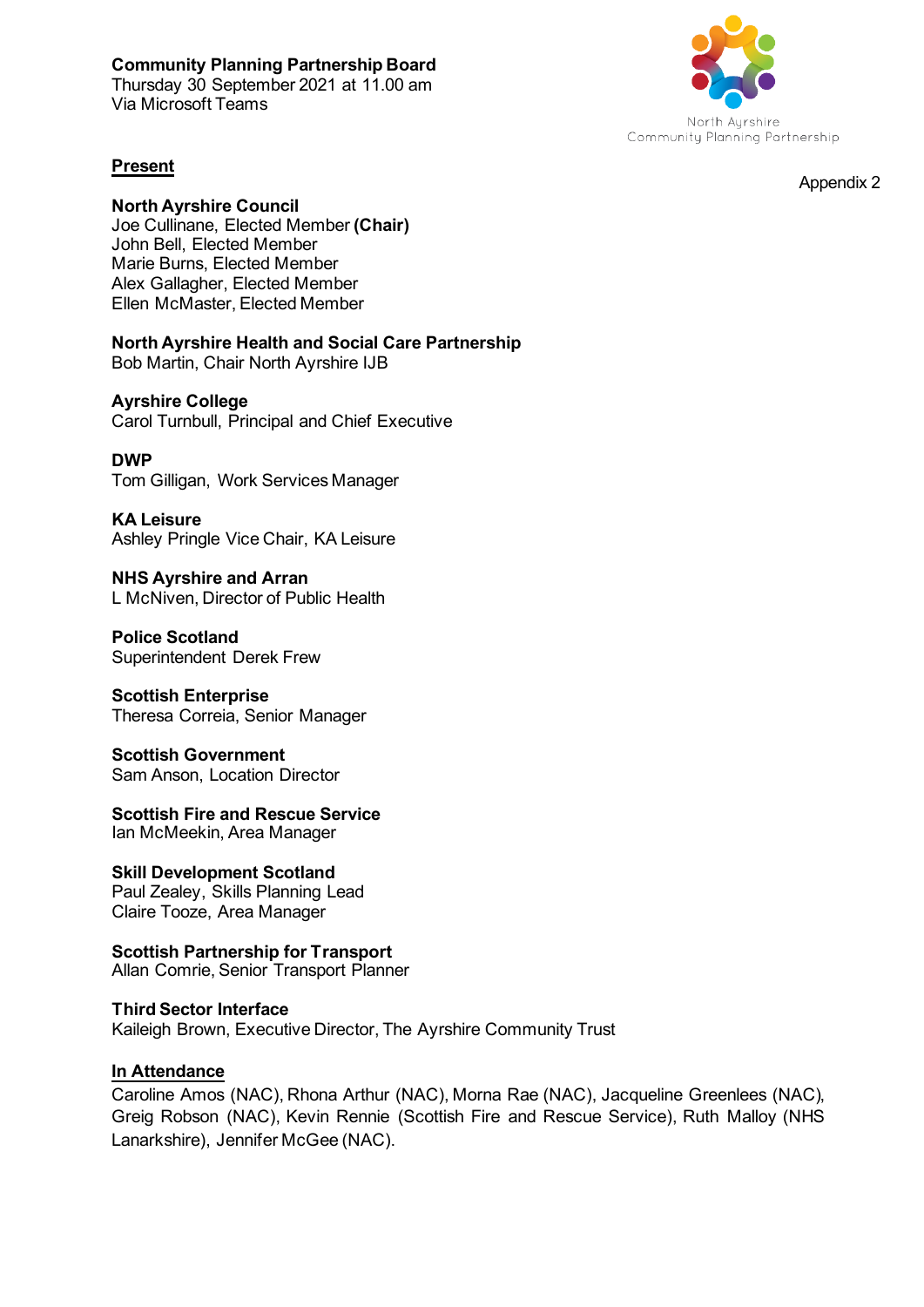## **Apologies**

Cllr Scott Davidson (NAC), Cllr Anthony Gurney (NAC), Craig Hatton (NAC), Lesley Bowie, (NHS Ayrshire and Arran), Hazel Borland (NHS Ayrshire and Arran),Sheila Lynn (DWP), Karen Yeomans (NAC), Caroline Cameron (NA HSCP), Vicki Yuill (Arran CVS), Chief Supt Faroque Hussain (Police Scotland), Audrey Sutton (NAC)

## **1. Welcome and Apologies**

The Chair welcomed everyone to the meeting and apologies were noted.

The Chair also welcomed Bob Martin and Paul Zealey to their first North Ayrshire CPP Board meeting and highlighted that Paul Zealey would be the Skills Development Scotland representative going forward.

The Chair advised the Board that Ruth Malloy from NHS Lanarkshire was in attendance at the meeting shadowing Lynne McNiven.

## **2. Minute of the Previous Meeting and Action Note**

The minutes of the previous meeting were approved.

The following action note updates were provided by Morna Rae:

- **Ayrshire Growth Dea**l An update will be brought to the December Board meeting.
- **Multi-agency locality working** An update will be brought to the December Board meeting.
- **Children's Services Strategic Plan** The document was circulated to the Board, the action is now complete.
- **Youth Participation and Citizenship Strategy**  Derek Frew advised that positive discussions have taken place between North Ayrshire Council and Police Scotland on youth engagement with over 50 officers in attendance.

## **3. The Role of the Third Sector Interface**

Kaileigh Brown provided the Board with a presentation on the role of the Third Sector Interface.

K Brown advised the Board that the Third Sector Interface (TSI) in North Ayrshire is a partnership made up of The Ayrshire Community Trust (TACT) on the mainland and Arran Community and Voluntary Service (ACVS) on Arran. Both organisations have a long history of engaging with the local community, volunteers, community organisations and service providers. The vision is of improved quality of life for the people and communities of North Ayrshire by building a strong, effective and sustainable Third Sector.

Their remit as stated by the Scottish Government is to provide:

- Knowledge Hub for the Third Sector locally, including local and national policy and how it might affect the local Third Sector, communities and citizens and also where and how the Third Sector can and does contribute to those agendas,
- Voice ensuring a strong Third Sector voice at a strategic level within local Community Planning structures and nationally as a network,
- Capacity Building within volunteering, community groups, voluntary organisations and social enterprise to achieve lasting positive change,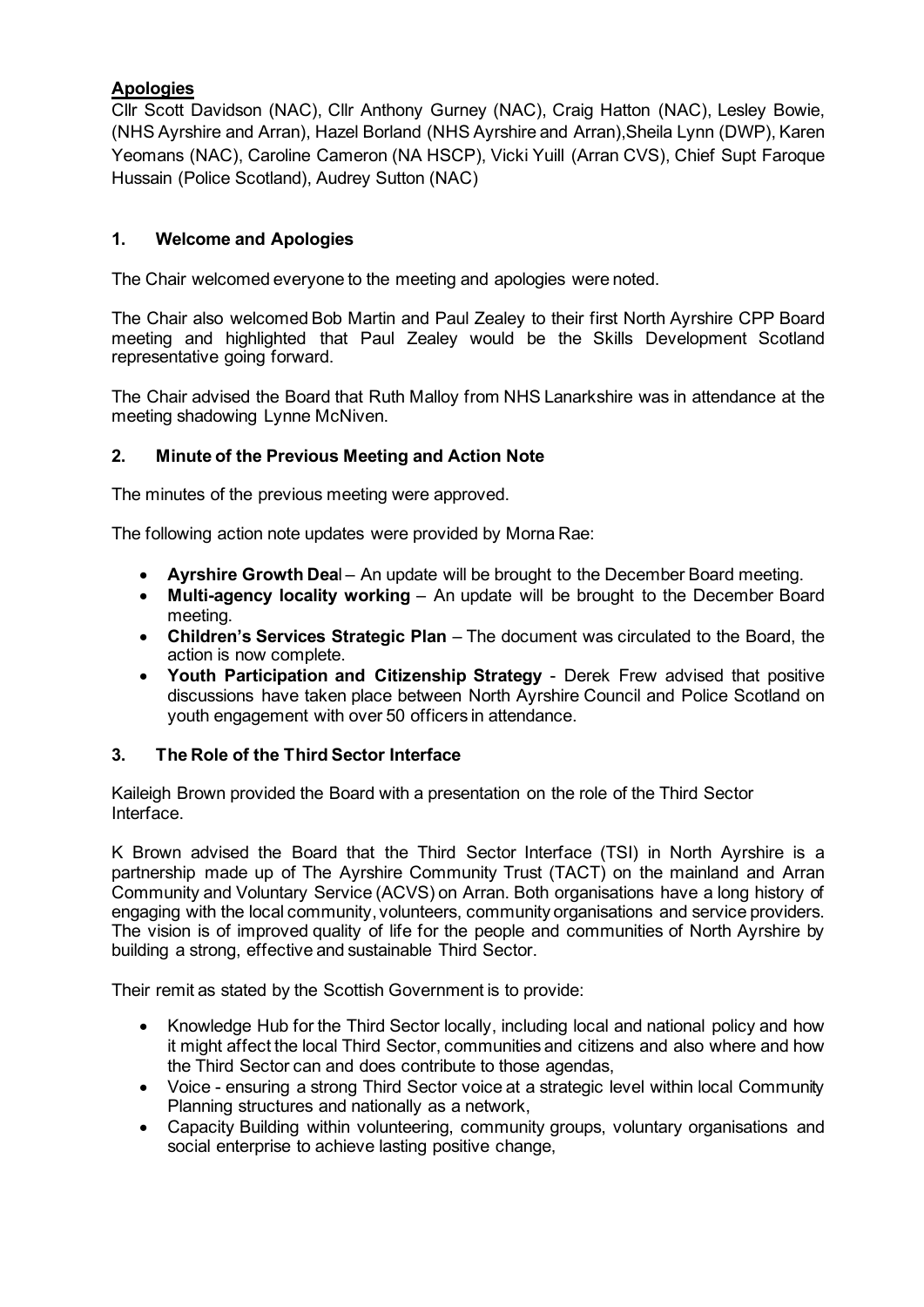- Connect by providing leadership, vision and coordination to the local Third Sector to better respond to local priorities through partnership and collaboration, and
- During Covid-19 supporting local and national government in the recovery and renewal of our local communities.

K Brown also shared how the strategic responsibilities in North Ayrshire are split between the two organisations. Areas of shared responsibility are Locality Partnerships and the CPP Senior Officers Group. There is also an agreement that the TSI representative at the CPP Board will rotate on an annual basis.

K Brown shared how TSIs deliver to our communities across North Ayrshire:

- Gathering data,
- Creation of local,
- Pop up events,
- Training,
- Information sharing,
- Supporting partner events,
- Funding support,
- Strategic priorities,
- Supporting volunteers and souring volunteering opportunities,
- Covid-19 Response, and
- Capacity building.

K Brown shared the value of the Third Sector locally:

- In North Ayrshire, formal volunteering contributed £63.8 million to the local economy
- Last year 4 out of 5 Scots used a voluntary sector organisation
- Income in 2018 for the sector was £6.02bn with a North Ayrshire contribution of £73.42m
- In 2018 North Ayrshire's annual expenditure was £73.18m
- The voluntary sector across Ayrshire employs 4,929 staff
- The sector owns £4bn+ worth of fixed assets

Partners discussed the funding challenges faced by the Third Sector. R Mellor asked K Brown what proportion of funding is stable, and not made up of short-term grants. K Brown advised that she would forward a detailed breakdown to the Board, and commented on the negative impact of reliance on short-term funding. Cllr Gallagher asked about the Scottish Government funding arrangements and an explanation was provided.

The Chair thanked K Brown for her presentation and commented that the presentation highlights and demonstrates the value the Third Sector brings to the local area and economy.

## **4. Scottish Fire and Rescue Service UFAS Consultation**

Ian McMeekin provided the Board with an overview on Scottish Fire and Rescue Service's Unwanted Fire Alarm Signals (UFAS) Consultation.

I McMeekin advised responding to UFAS in commercial settings accounts of one third of Scottish Fire and Rescue's activity.

In terms of all UFAS this equates to:

- 57,000 unnecessary blue light visit each year
- 575 Carbon tonnes emission produced from using mobile appliances
- 6400 hrs lost every year and accounts to approx. £3.4m of pay.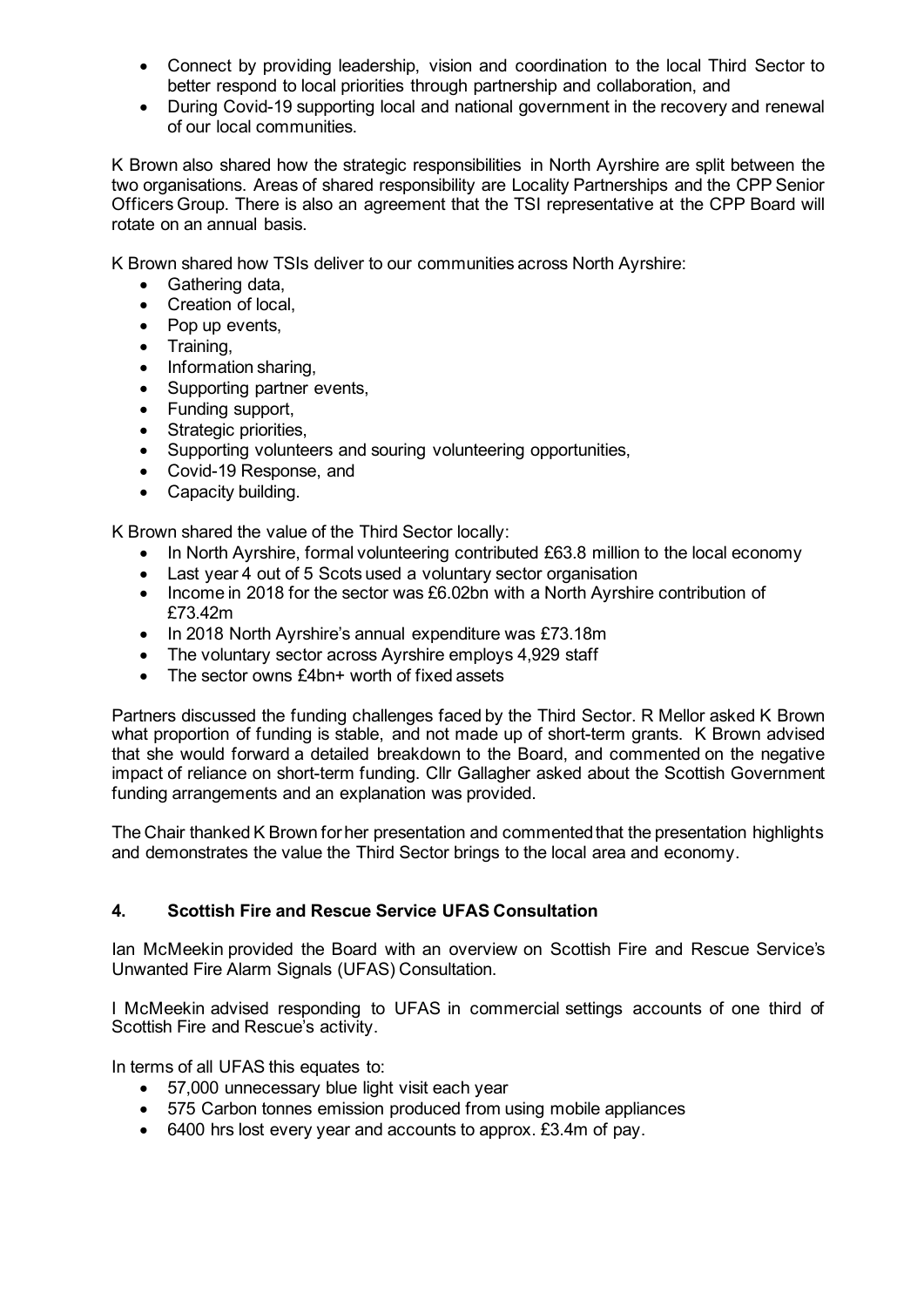Kevin Rennie provided the Board with a short presentation which covered the three options of the consultation which closes on 11 October 2021.

These are:

- **a)** Call challenges to all Automatic Fire Alarms (AFA) from non-domestic premises. No response is mobilised, if questioning confirms there is no fire, or signs of fire. Sleeping risk premises are exempt from call challenging and will receive the following immediate response:
	- Residential Care Homes receive a pre-determined attendance (PDA) of two fire appliances regardless of time of day
	- All other sleeping risks receive a PDA of one fire appliance between 0700-1800hrs and two fire appliances out-with these hours
- **b)** Call challenge all AFAs from non-domestic premises. No response is mobilised, if questioning confirms there is no fire, or signs of fire. No exemptions to call challenging apply (i.e. all AFA calls received are call challenged, regardless of premises type and caller).
- **c)** Non-attendance to all AFAs from non-domestic premises, unless back-up 999 call confirming fire, or signs of fire is received. Sleeping risk premises are exempt from nonattendance and will receive the following immediate response:
	- Residential Care Homes receive a PDA of two fire appliances regardless of time of day
	- All other sleeping risks receive a PDA of one fire appliance between 0700-1800hrs and two fire appliances out-with these hours

I McMeekin also highlighted that as well as this consultation, there has also been a change in legislation relating to smoke alarm laws which will commence in February 2022.

C Amos highlighted that she would be keen to meet with I McMeekin to discuss the potential implications for educational establishments.

M Rae advised that a copy of the consultation document will be shared with the Board and partners were encouraged to respond.

The Chair thanked I McMeekin and K Rennie for their presentation.

#### **5. Local Employability Partnership**

Greig Robson provided the Board with an update on the Local Employability Partnership (LEP). This included an overview of the funding arrangements and how partners work together to devise and deliver the most effective programmes in a North Ayrshire context. Information on their response to the employability challenges during the pandemic was shared.

G Robson advised the Board that he will be leaving the organisation in a few weeks and proposed that going forward his successor will provide bi-annual updates to the Board. This was agreed.

The Chair thanked G Robson for the update and conveyed his best wishes on his new venture.

#### **6. Workshop Session**

The Board split into two groups, and each attended two workshop sessions.

#### **Workshop 1 – Locality Partnership (LP) Priorities**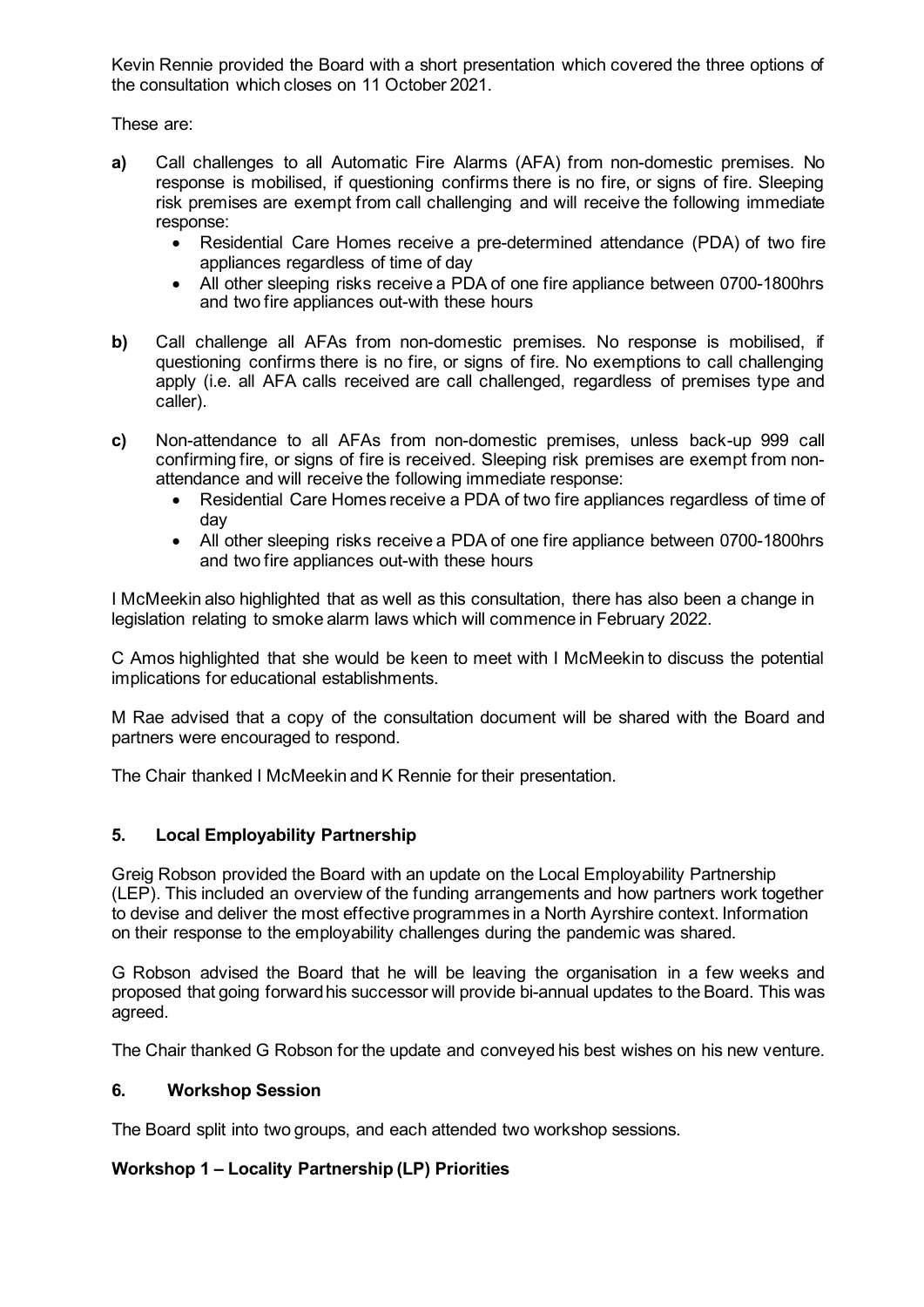Derek Frew led this workshop which covered:

- The background to the development of refreshed LP priorities,
- The supporting research and the public consultation, and
- An overview of the priorities agreed at the June LP meetings.

CPP partners discussed how they can help support achievement of these priorities:

- A focus on children and young people Police Scotland noted their community wellbeing and youth engagement work. Scottish Fire and Rescue Service spoke about engaging with the community and young people through joint work with TACT on the Positive Steps programme. They are also working in partnership with the Council and Police around corporate parenting.
- Community Wealth Building opportunities to use partners land and assets for food systems was discussed.
- Irvine representatives spoke about a focus on mental health and green health for the LP. It was noted that KA Leisure will be key in supporting this work for example through outdoor activity programmes, community engagement and training, and developing new memberships for young people. This will be key in reducing inequality.
- Food is a key focus on Arran- the work of the Arran Pioneers was noted. Partners discussed the Garden Project in Glasgow.
- TACT spoke about projects relating to skills and work- another key theme for some LPs. Volunteering opportunities, and how effectively these are promoted will be key in getting the community work ready. The Third Sector will also be key in supporting community groups in community regeneration.
- Each of the LP priorities has links to the wider determinants of health, and as such Public Health partners are keen to work with the CPP going forward to progress them. Campus Police Officers and GP Link Workers will also be a key resource in progressing locality work.
- The Stalled Spaces work taking place in Glasgow was mentioned- Community groups can look after green or empty spaces that are sitting unused until they are sold or redeveloped.
- The value of the CPP Community Book model and the Fairer Food map was noted.

It was agreed that the output of the discussions would feed into the LP action planning.

## **Workshop 2 – Local Outcomes Improvement Plan (LOIP) 2022**

Morna Rae led this workshop and explained the requirements of the Community Empowerment Act in relation to our new LOIP, which needs to be in place from 2022. An overview was given of the project plan, and the intention to use a Stakeholder Reference Group to shape the public consultation. A proposal for a more focused LOIP across around five key themes, with key outcomes related to inequalities was also shared. Partners supported this approach, commenting on the value of being more targeted in the LOIP. It was noted that workplans under each theme could be developed, and governance arrangements and group memberships reviewed to align with the new LOIP. A Strategic Needs Assessment will provide an evidence base for the LOIP priorities along with the public feedback. Partners discussed different options for the lifespan of the LOIP. There was general consensus that running to 2030 would align with other key local strategic approaches and allow sufficient time to progress the LOIP outcomes.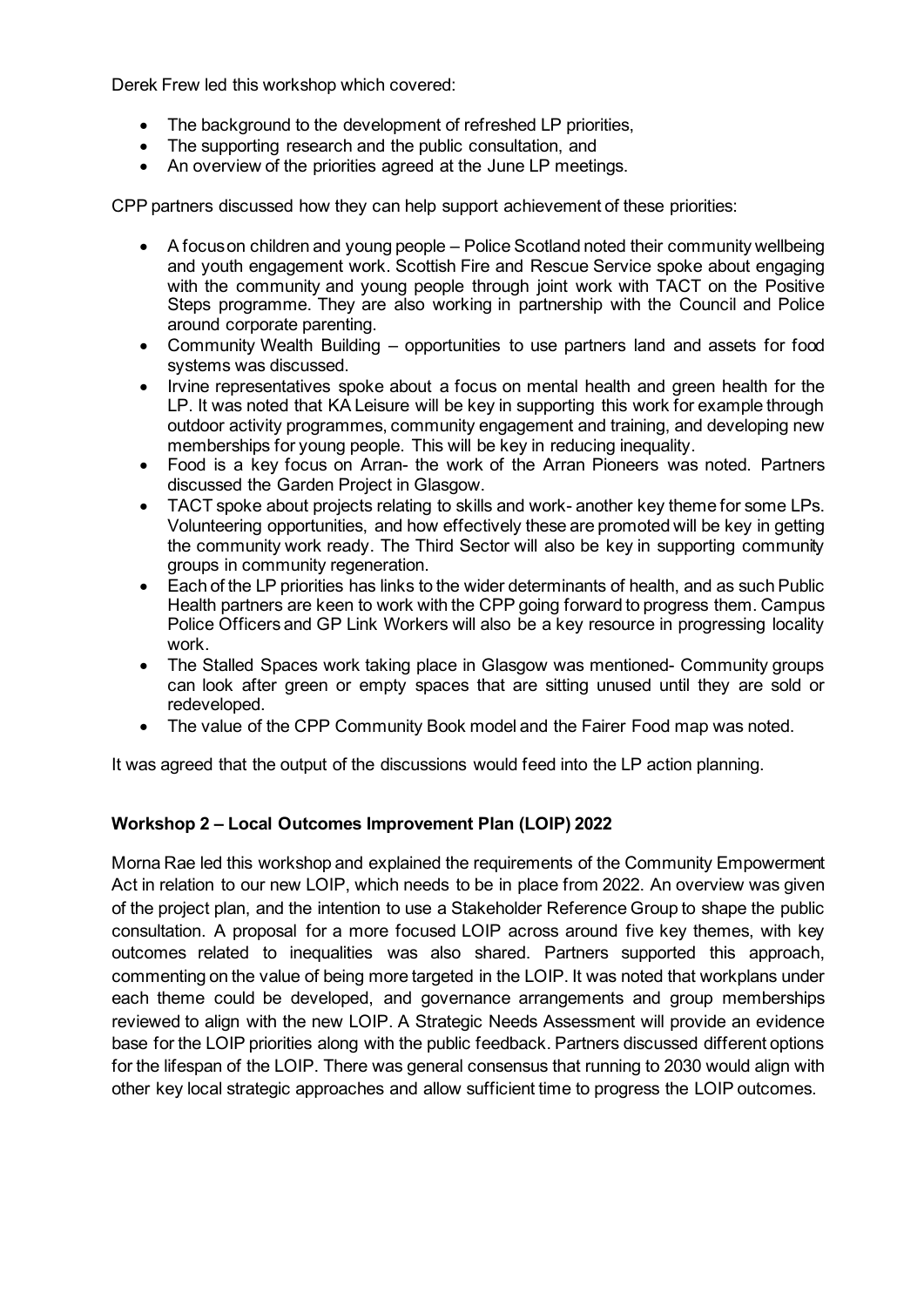## **7. Governance**

## **Locality Partnership Standing Orders**

Morna Rae advised the Board that the six Locality Partnership have Standing Orders which outline the remit of the groups and how they should operate. The current Standing Orders date from 2016 when the Locality Partnerships were first established. M Rae also advised an updated draft of the Standing Orders have been created.

M Rae highlighted the amendments:

- Parts which were out of date,
- Areas which needed additional explanation or clarity based on experience through the Locality Planning work and
- Changes where the previous practice wasn't as effective as it could be.

M Rae commented that there is still scope for the Board's feedback and she will share a copy of the draft Standing Orders by email for review.

## **Annual Report**

M Rae highlighted that the team are finalising the Fair for All and Local Outcomes Improvement Plan annual report. The team are aiming to balance having a reasonably short and engaging document with something that shows the breadth of partnership achievements.

M Rae advised that instead of using Board agenda time to review, this would be shared with the Board via email to provide comments.

The Board agreed with this approach.

## **Annual Appraisal**

M Rae advised the Board that the team will be sending out some appraisal templates that we would ask members to complete and return. This is to help us assess the effectiveness of our current approaches and identify any changes required. Responses will be pulled together, anonymised and shared with the Chairs and then members for discussion and agreement of action.

The Board agreed with this approach.

The Chair thanked M Rae for her update.

## **8. Partner Discussion and Sharing on Key Developments and Opportunities**

The Chair advised that this would become a standing item on the agenda to allow wider sharing amongst partners.

Skills Development Scotland – Paul Zealey advised the Board that work on the Ayrshire Regional Skills Investment Plan is now underway. This will align with work of the new economic strategy and will build on the current Ayrshire Regional Skills Group. They have a strong partnership steering group. P Zealey highlighted that if there are any partners who feel they should be involved in this consultation and haven't been contacted already, he is happy to have a meeting with them to ensure their views are captured.

Police Scotland – Derek Frew highlighted that the team are developing a different and public health approach to addictions. The Divisional Commander has spoken to the three Ayrshire